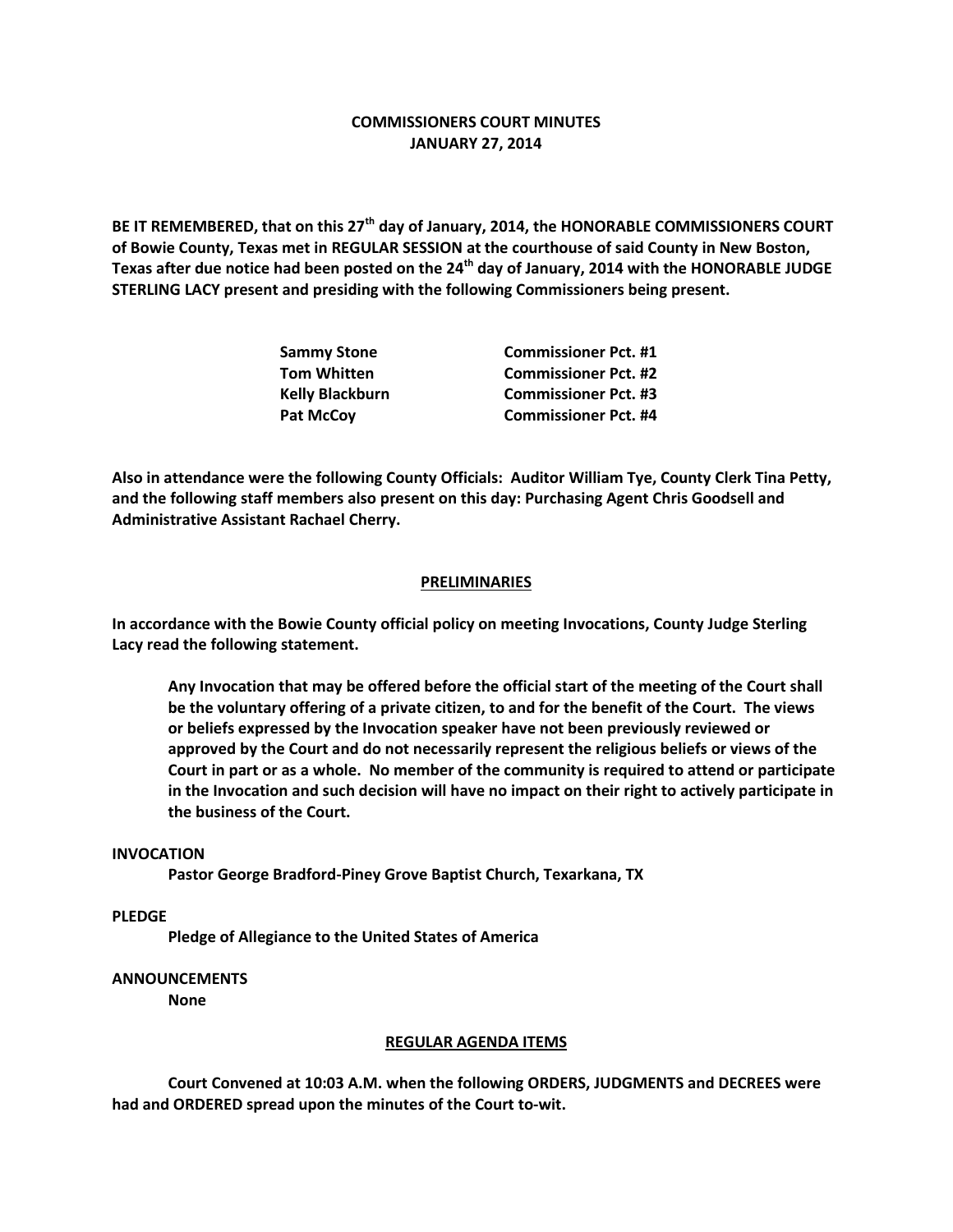**Item 1: Public comments were made by Emily Sabo, Texarkana, TX.**

**Item 2: There was no Commissioners Court response to Public Comments.**

- **Item 3: On this 27th day of January, 2014, a motion was made by Commissioner Pat McCoy and duly second by Commissioner Sammy Stone to adopt the Order of Creation for CERTZ-County Energy Transportation Reinvestment Zone and name the individuals as Advisory Board members: Ron Rogers, Kelly Branson, Glen Hanna, James Strain and Rickey Wilson. Motion was put to a vote and all voted aye and none opposed. Motion carried.**
- **Item 4: On this 27th day of January, 2014, a motion was made by Commissioner Pat McCoy and duly second by Commissioner Tom Whitten to approve all submitted projects as a Prioritized Project List for the County Transportation Infrastructure Fund Grant Program. Motion was put to a vote and all voted aye and none opposed. Motion carried.**
- **Item 5: On this 27th day of January, 2014, a motion was made by Commissioner Sammy Stone and duly second by Commissioner Kelly Blackburn to accept the road report(s) for filing with the Commissioners Court and with the Grand Jury for Bowie County Commissioners Court Precinct(s) 1,2,3 & 4. Motion was put to a vote and all voted aye and none opposed. Motion carried.**
- **Item 6: On this 27th day of January, 2014, a motion was made by Commissioner Tom Whitten and duly second by Commissioner Pat McCoy to approve the polling places for the Tax Rollback Election as presented, with corrections. Motion was put to a vote and all voted aye and none opposed. Motion carried.**
- **Item 7: On this 27th day of January, 2014, a motion was made by Judge Lacy and duly second by Commissioner Kelly Blackburn to approve the ballot as submitted for the Tax Rollback Election. Motion was put to a vote and all voted aye and none opposed. Motion carried.**
- **Item 8: On this 27th day of January, 2014, a motion was made by Commissioner Pat McCoy and duly second by Commissioner Kelly Blackburn to accept Pct. 2 Constable George Huggins, Jr. 4th Quarter Report. Motion was put to a vote and all voted aye and none opposed. Motion carried.**
- **Item 9: On this 27th day of January, 2014, a motion was made by Commissioner Pat McCoy and duly second by Commissioner Sammy Stone to provide a waiver for the Bowie County Housing Authority for all past PILOT (Payment In Lieu Of Taxes) and until December 31, 2016. Motion was put to a vote and all voted aye and none opposed. Motion carried.**